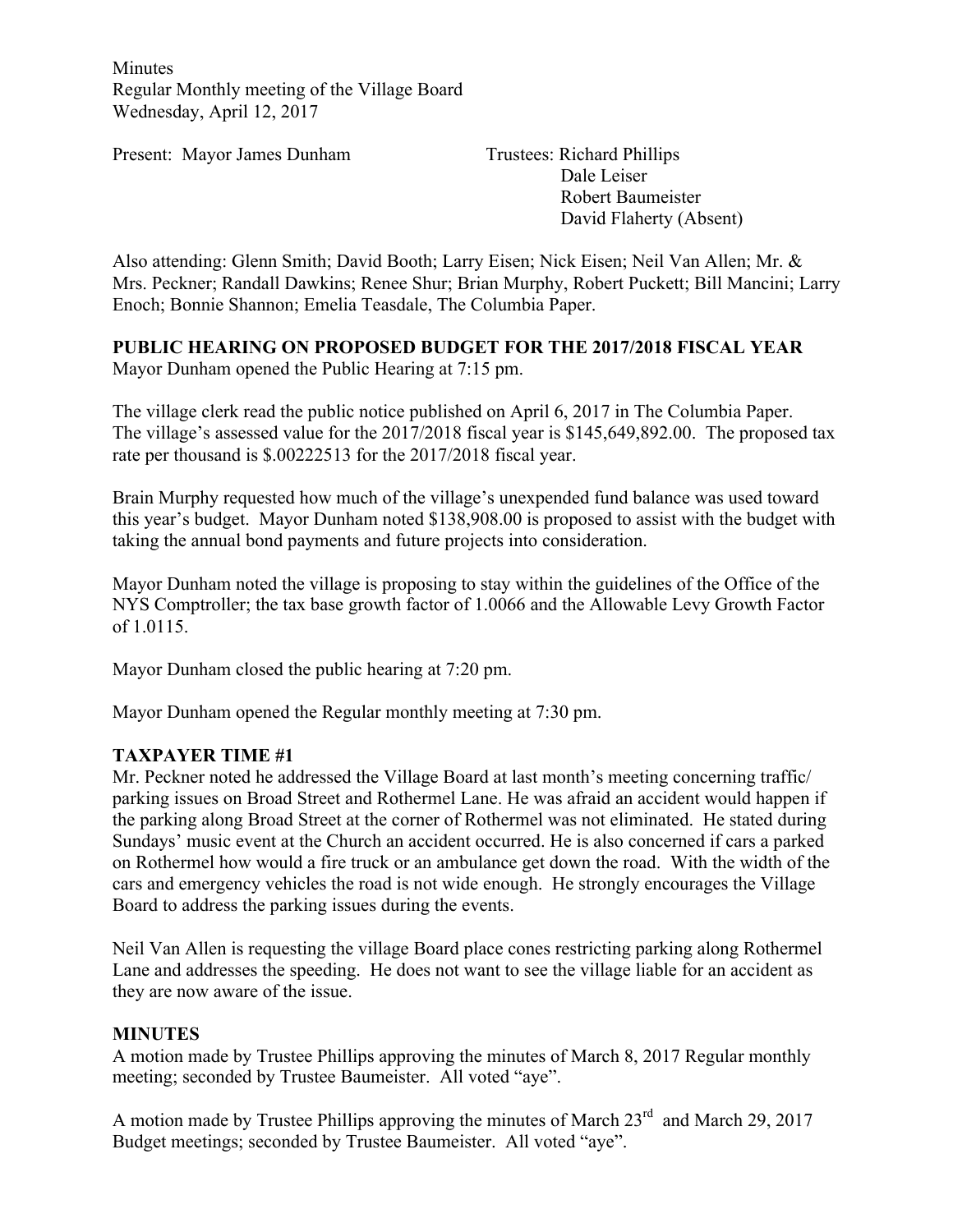A motion made by Trustee Phillips approving the minutes of April 3, 2017 Organizational meeting; seconded by Trustee Leiser. All voted "aye".

#### **BUDGET AMENDMENTS**

A motion made by Trustee Phillips approving the following budget amendments presented by the Village Treasurer; seconded by Trustee Leiser. All voted "aye".

| General Fund                          |                                     |               |
|---------------------------------------|-------------------------------------|---------------|
| <b>FROM</b>                           | TO                                  | <b>AMOUNT</b> |
| A.1680.2 Central Data Processing      | A.1620.4 Building Contractual       | \$1,313.95    |
| A.3410.4 Fire Department Contractual  | A.3410.42 Firemen Physicals         | \$385.00      |
| A.1680.2 Central Data Processing      | A.5132.4 Central Garage Equipment   | \$128.01      |
| A.5650.4 Off Street Parking           | A.5132.4 Central Garage Contractual | \$706.31      |
| A.1990.4 Contingent Account           | A.5142.4 Snow Removal Contractual   | \$2,618.28    |
| A.8161.1 Leaf Pickup Personal Service | A.8540.1 Drainage Personal Service  | \$57.75       |
| A.9050.8 Unemployment Insurance       | A.9055.8 Disability Insurance       | \$40.00       |
|                                       |                                     |               |

# Water Fund

| <b>FROM</b>            | TО                                                                           | <b>AMOUNT</b> |
|------------------------|------------------------------------------------------------------------------|---------------|
|                        | F.8340.2 Transportation & Distrib. Equipment F.8320.2 Source & Pumping Equip | \$52.27       |
| F.8340.410 Engineering | F.8340.4 Transportation & Distrib.                                           | \$191.89      |

## **ABSTRACT**

A motion made by Trustee Phillips approving the monthly abstract in the amount of \$36,135.08; seconded by Trustee Baumeister. All voted "aye".

#### **TREASURER'S REPORT**

Trustee Leiser made a motion approving the monthly Treasurer's report; seconded by Trustee Phillips. All voted "aye".

## **FIRE DEPARTMENT**

Larry Eisen reported 7 calls, 2 Drills and 0 Detail. The monthly fire incident report was received with the Officer's meeting minutes. Larry thanked the village DPW for stacking brush allowing them to conduct their fire brush drill on April 10<sup>th</sup>. He submitted a letter of recommendation for the Village Board's consideration for their annual appointment of fire chiefs.

A motion made by Trustee Phillips to accept the appointments for the following positions: Larry Eisen, Chief; Matt Cohn, First Ass't Chief; David Bartlett, Second Ass't chief; seconded by Trustee Baumeister. All voted "aye".

## **DPW**

Dave reported the following items the DPW conducted during the month; plowing during the snow storm; cleaning of storm drains, sewer items, replacing of a transmission in the dump truck, sign straightening, replacing several mailboxes and flushing and greasing of the fire hydrants.

Water- Trustee Leiser reported NYRWA will complete the marking of the water valves and shut offs on April  $13^{th}$  &  $14^{th}$ .

Wells- Smith Well Drilling estimated a new pump and motor to be \$4,650. A new pump, motor, piping and wiring plus labor is estimated at under \$6,000. A motion made by Trustee Leiser to have the pump cleaned and rewired for \$4,650; seconded by Trustee Phillips. All voted "aye".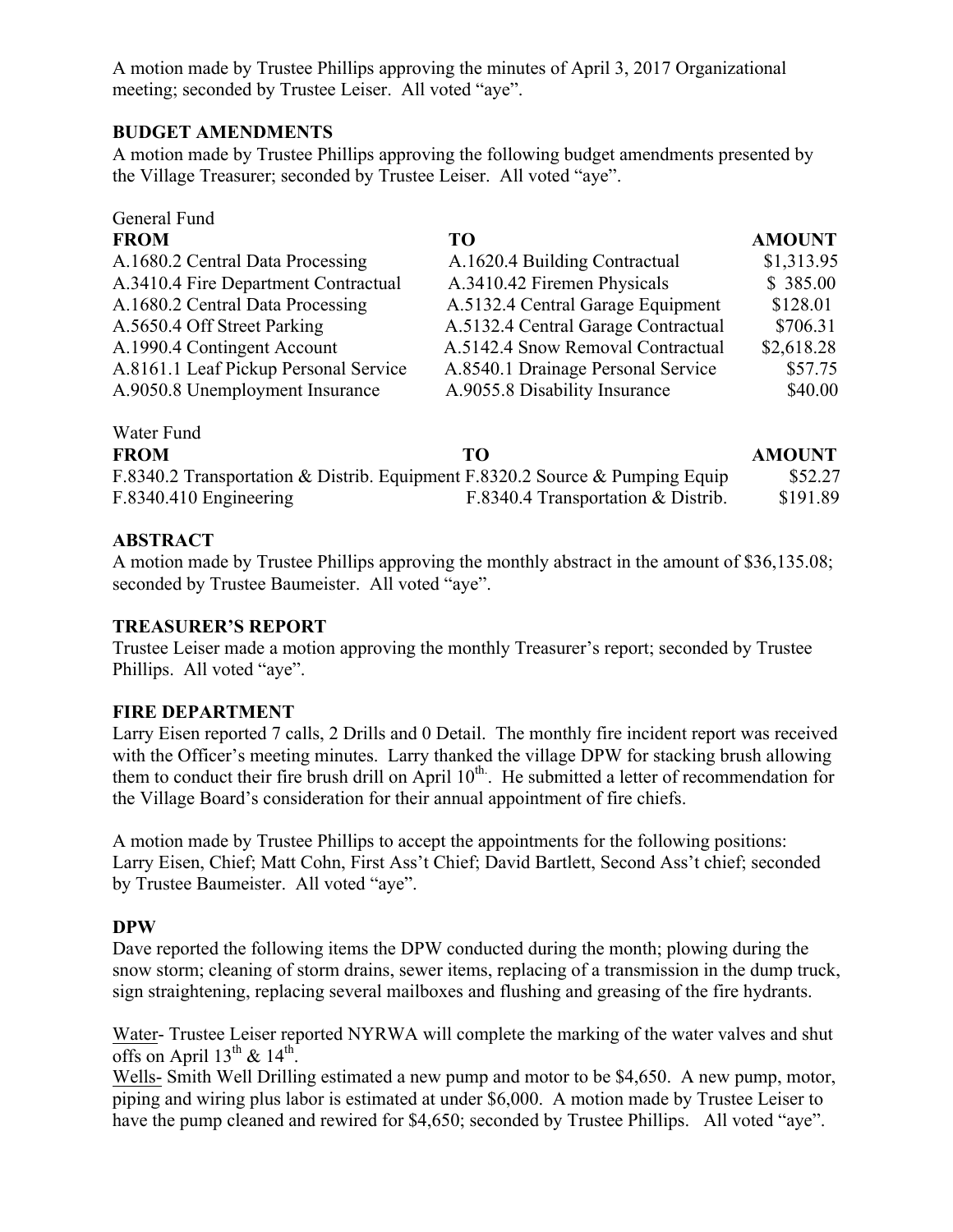William Street Design-A motion made by Trustee Phillips to hire Hudson Valley Engineering to complete the plans for William Street; seconded by Trustee Baumeister. All voted "aye". OK5K-The village gave approval to dump any garbage from the OK5K race into the village dumpster at the DPW Garage.

# **CODE ENFORCEMENT OFFICER**

The CEO/ZEO's monthly report was received with \$310.00 fees collected. Glenn thanked the Mayor and Village Office staff for sending letters out to business owners and the owners of multi-unit three rentals or more informing them of their bi annual inspection. Glenn and Larry, the Fire Chief will complete the inspections. This will allow the fire department insight on the buildings in case of a fire.

Glenn spoke is working with Ed Coons, from the County Health Department concerning what chemicals are stored at the Caro Vail site that is within the village's Well Head Protection area. He is concerned with any contamination into the village's water supply.

Val kin Car Wash-Mayor Dunham wrote the Village of Valatie a letter concerning their proposed car wash at the Val kin Restaurant site. He provided them with maps of the Village's Well Head Protection Area.

## **TREES**

Mayor Dunham is receiving estimates for the trimming and removal of several village trees.

#### **TRAFFIC CALMING STUDY**

A presentation will be provided by Parsons Brinkerhoff at a public meeting on April 26, at 7 pm in the Village Hall  $2<sup>nd</sup>$  floor.

Rt.9- Mayor Dunham stated for all future events the village will place cones restricting parking on Rothermel Lane and at the corner of Broad Street.

Mayor Dunham will write a letter requesting an updated traffic study to be done along Rt. 9. The last study completed was in 2009. Mayor Dunham has driven both Rt.9 and Rt.9H; he stated Rt. 9H is approximately 5 miles longer taking 5 to 10 minutes longer.

He will also write a letter to DOT requesting a reduction of speed to 30 mph in the village from the Firehouse to the school.

## **CLIMATE SMART COMMUNITIES**

William Mancinni spoke with Robin Reynolds the Regional Coordinator she submitted the grant for the solar permit grant to NYSEARDA.

The committee is receiving suggested changes from Robin Reynolds and Mayor Dunham for the Energy Benchmarking Policy.

#### **INSURANCE**

DPW Cost for Fire-The DPW needs to submit the final list of item to be replaced from the fire. Trustee Leiser noted the generator is the last item they will be purchasing. All items need to be purchased by the two year anniversary of the fire to be reimbursed by the insurance company.

Fire alarm-Jim signed and sent the new contract to TYCO Simplex for the alarm at the DPW garage.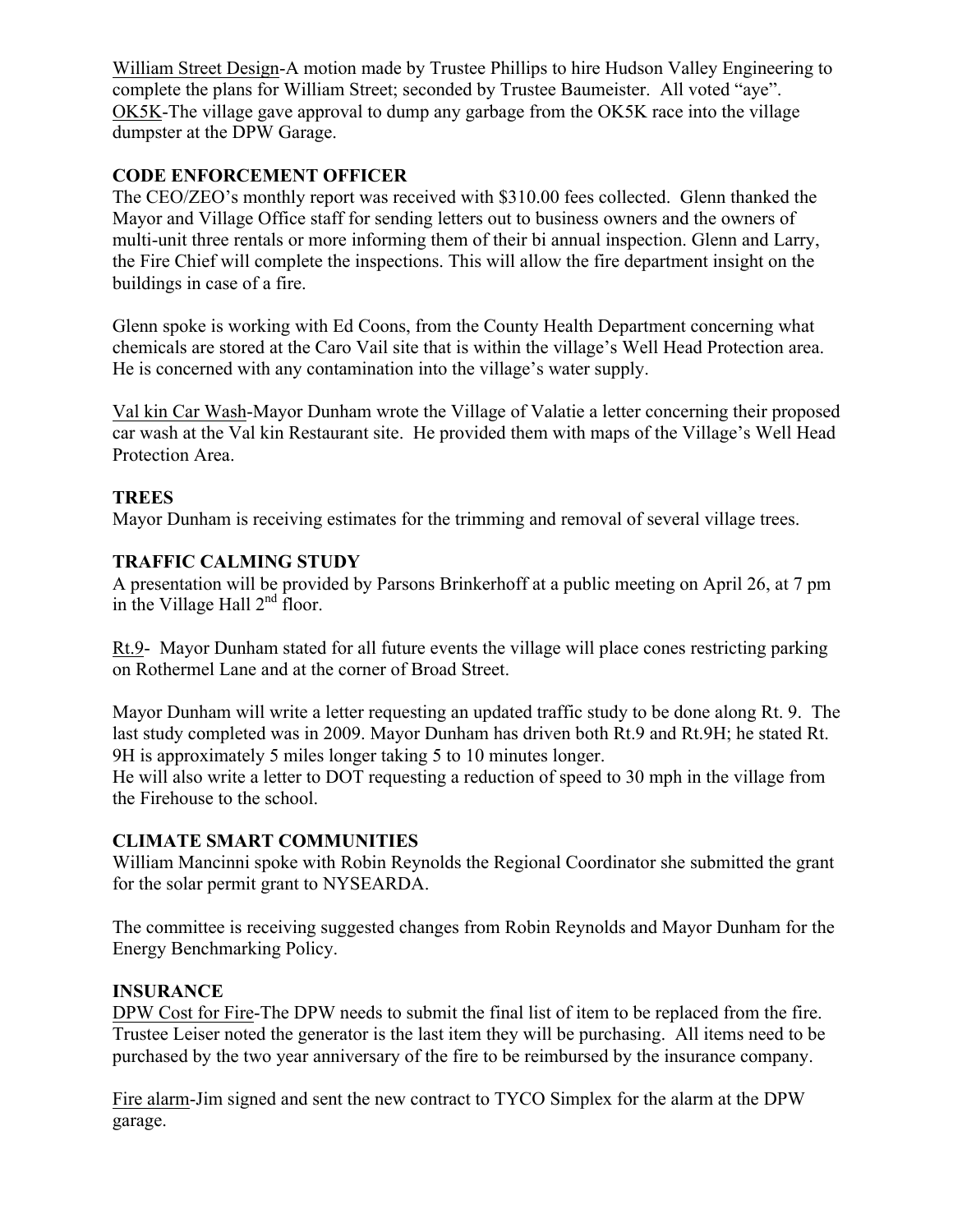# **PROPOSED TENTATIVE 2017/2018 BUDGET**

A motion made by Trustee Baumeister to adopt the Tentative 2017/2018 budget; seconded by Trustee Leiser. All voted "aye".

#### **ZONING BOARD**

The board held their first meeting since last March. JH Meade Properties, Inc. at 15 Chatham Street requested an area variance to convert the barn in the rear of the property into two apartments.

#### **PLANNING BOARD**

Minutes of the February 2, 2017 were received.

St. Paul's Church is requesting a minor subdivision of the Sexton house. They are requesting a variance of 10,000 feet.

Solar Panel Regulations- The board is taking comments from the other boards for consideration.

Sandwich Board Sign Regulations- Mr. Flaherty stated the Planning Board feels the sandwich board signs will help the business and the village prosper. The request of signs can be added to the site plan review. Regulations of the size, style and appearance of the sign can be viewed as part of the site plan approval process.

#### **HISTORIC PRESERVATION COMMISSION**

The commission is working on their comments for the solar panel regulations and would like to send a formal letter to the village board.

#### **ECONOMIC DEVELOPMENT DIRECTOR**

The EDC Director's monthly report was received.

Naming of the Village Hall  $2^{nd}$  floor-A motion made by Mayor Dunham to name the  $2^{nd}$  floor Van Buren Hall; seconded by Trustee Baumeister. All voted "aye".

6 History Walks-Renée Shur, Ann Birckmayer, Ruth Piwonka and Mayor James Dunham met to discuss a series of History Walks in the village.

Monarch Butterfly Garden at Mills Park- Renee would like to add Mills Park to the Application of Use for Village Properties.

#### **KINDERHOOK AFRICAN –AMERICAN CEMETERY**

Before installing the posts to hold the plaque at the cemetery the area needs to be evaluated by an archeologist to verify the village does not disturb any remains. Trustee Baumeister made a motion to hire Hartgen Archeological Associates; seconded by Trustee Phillips. All voted "aye". The ceremony is scheduled for May  $13<sup>th</sup>$  at 11:00 am at the cemetery.

#### **VILLAGE HALL**

Elevator/lift-Robert Puckett met with Trustee David Flaherty and reviewed all outstanding items. Elevator maintenance contract, possible telephone but not required by law and updated regulations for rental of the elevator.

Chairs-Mayor Dunham feels the village board should consider purchasing chairs for the events in the village hall 2n floor. Resident David Smith believes the village should purchase them and charge a fee to the renter and they will pay for themselves.